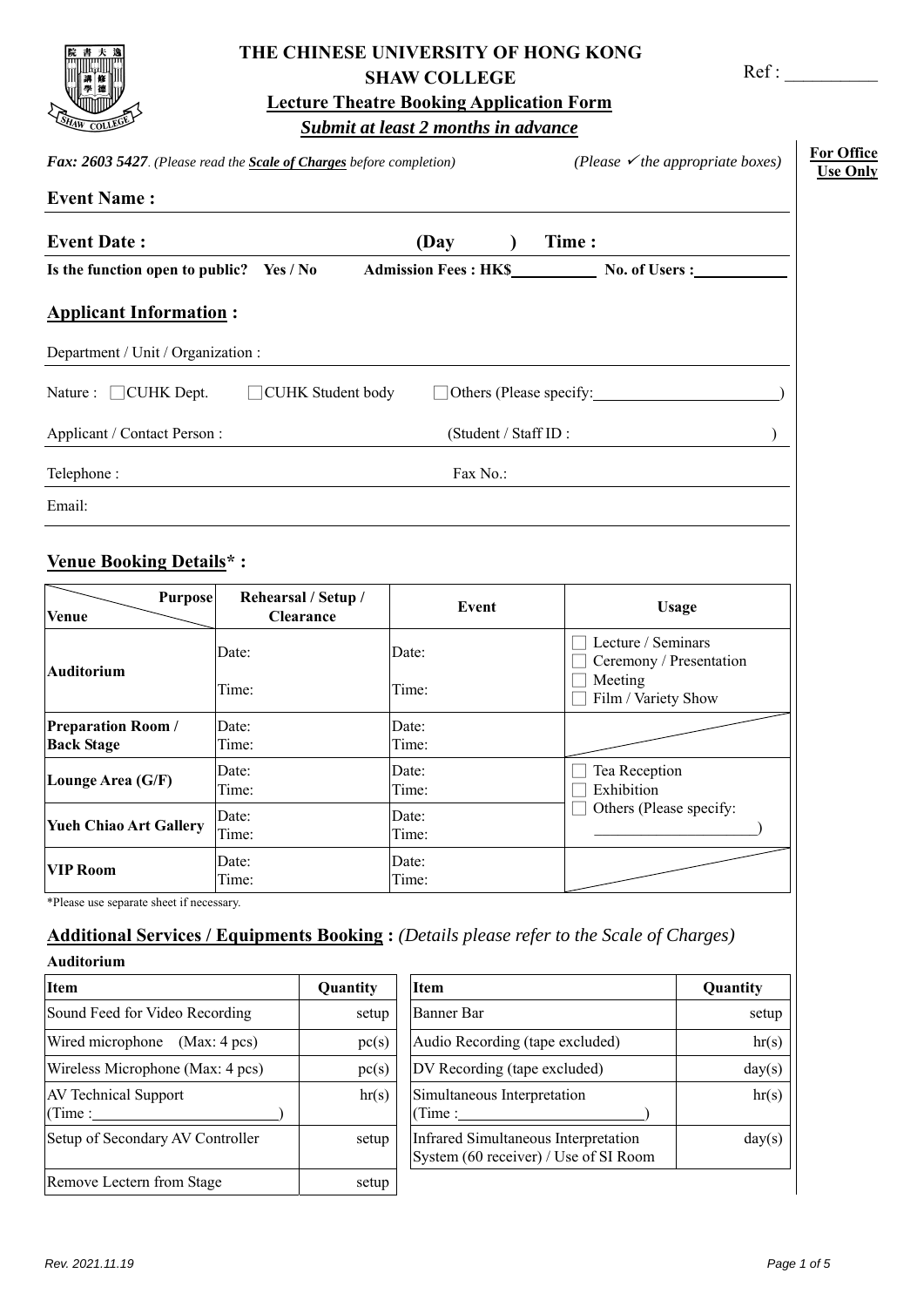| Lounge Area (G/F)                                                                                                        |                                            | <b>Yueh Chiao Art Gallery</b>                         |            |
|--------------------------------------------------------------------------------------------------------------------------|--------------------------------------------|-------------------------------------------------------|------------|
| <b>Item</b>                                                                                                              | Quantity                                   | Item                                                  | Quantity   |
| Acrylic Sheets (for exhibition panel)                                                                                    | sheet(s)                                   | Wireless Microphone (Max: 2 pcs)                      | pc(s)      |
| Movable Exhibition Board                                                                                                 | pc(s)                                      | Movable Exhibition Board                              | pc(s)      |
|                                                                                                                          |                                            | AV Technical Support<br>(Time : $\mathbf{\_}$         | hr(s)      |
|                                                                                                                          |                                            | PA System (with 2 wireless mics)                      | day(s)     |
| <b>Others</b><br><b>Item</b>                                                                                             | Quantity                                   | Item                                                  | Quantity   |
| Folding Table (2' x 6')                                                                                                  | pc(s)                                      | Laser Pointer                                         | pc(s)      |
| Table $(1.5' \times 3')$                                                                                                 | pc(s)                                      | Table Cloth (red, nylon) $(4'9'' \times 7'10'')$      | pc(s)      |
| Chair (black, leather)                                                                                                   | pc(s)                                      | Table Cloth (red, velvet)<br>(for 2' x 6' table only) | pc(s)      |
| Music Stand                                                                                                              | pc(s)                                      | Microphone Stand                                      | pc(s)      |
| regulations of infection control measures.                                                                               |                                            |                                                       |            |
| (Signature & Date)                                                                                                       |                                            | (Official Seal)                                       |            |
| <b>Endorsement:</b><br>(not applicable for Shaw College Student Society and non CU organization)<br>Name:<br>Department: |                                            |                                                       |            |
| <b>Telephone:</b>                                                                                                        |                                            |                                                       |            |
| Date:                                                                                                                    |                                            | (Official Seal)                                       |            |
| Endorsed by Office of Student Affairs / College Dean of Students Office                                                  |                                            |                                                       |            |
| For Office Use Only:<br><b>Booking Accepted</b><br>Processed by:                                                         | <b>Technical Support Approved</b><br>Date: | Booking Rejected (Reasons:<br>Endorsed by:            | Date:      |
| \$<br>Amount:                                                                                                            | Date:                                      | Handled by:                                           | Receipt: # |
| Deposit:<br>\$                                                                                                           | Date:                                      | Handled by:                                           | Receipt: # |

 $\overline{\phantom{0}}$  $\overline{\phantom{a}}$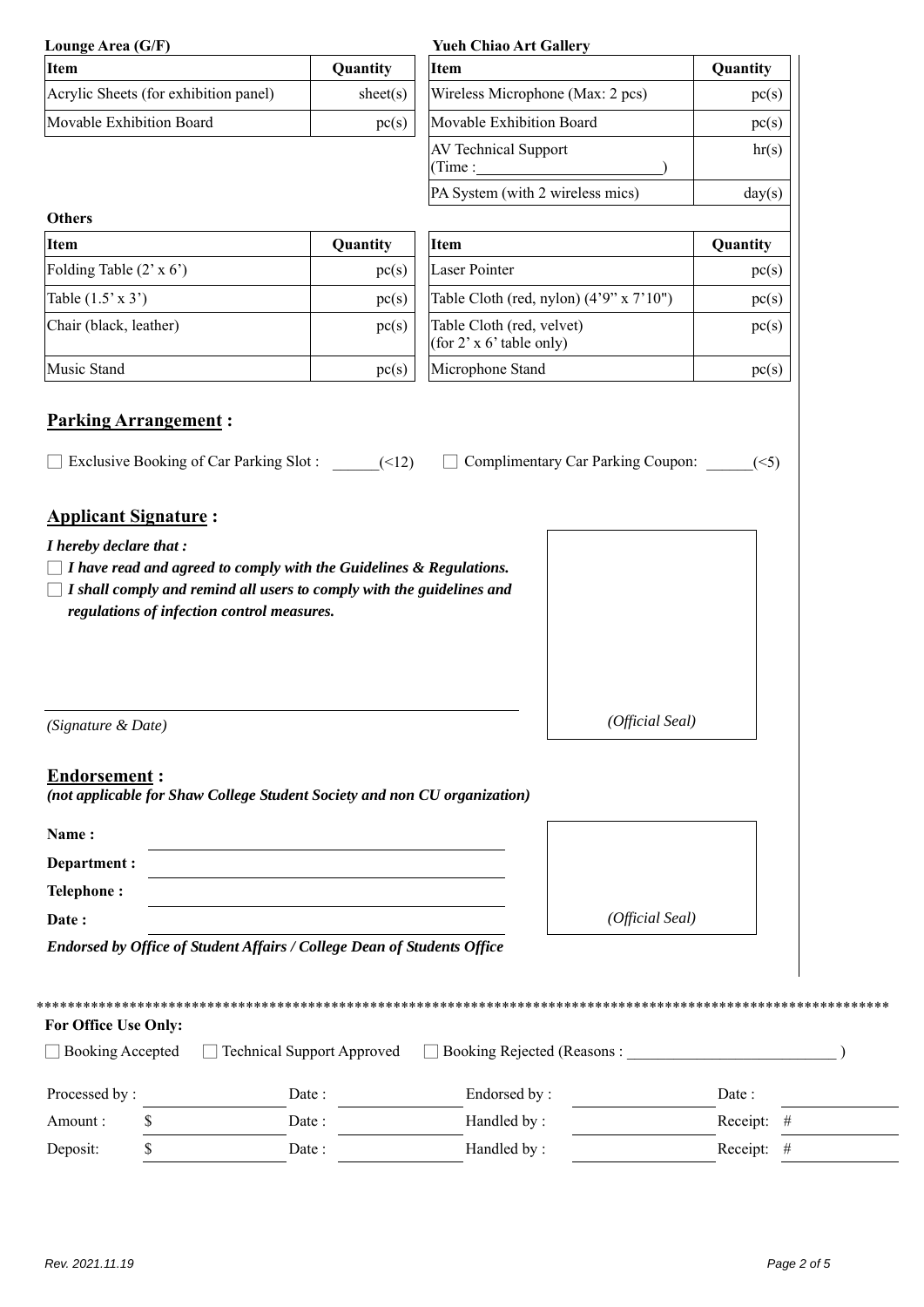## **Information for CAG:**

Is this booking used for class teaching and will be updated in CUSIS timetable?

- $\Box$  Yes. Please indicate the course code of the concerned class
- $\Box$  No. (Please provide the details below)
	- a. Type of activities that will take place in the room: (Please tick one)

#### **Main Academic Activities**

- ACAD001 Delivery of teaching
- ACAD002 Teaching / class preparation
- ACAD003 Supervision of Research Postgraduates
	- ACAD004 Programmes / course planning and development
- ACAD005 Assessment and examination
- ACAD006 Research and other creative outputs

## **External Activities**

- EXTN001 Public lectures not organised by the CUHK
- EXTN002 Research projects not conducted by the CUHK
- EXTN003 Corporate recruitment events not organised by the CUHK
- EXTN004 Conferences not organised by the CUHK

## **Other Institutional Activities**

| OTHR001 - Public services                                   |
|-------------------------------------------------------------|
| OTHR002 – Consultancy that is contracted to the institution |
| OTHR003 – Service provided to hospitals                     |
| $OTHR004 - Outside practice$                                |
| OTHR005 - Institutional administration                      |
| OTHR006 – Renovation and maintenance                        |
| OTHR007 – Student activities                                |
| $OTHR008 - Staff training$                                  |
| OTHR009 - Promotion                                         |
|                                                             |

OTHR010 – Orientation / Ceremonies

#### b. Funding Source

(a maximum of 3 funding splits can be entered, must add up to 100%)

| Cost Centre | Project | Internal Order | Percentage |
|-------------|---------|----------------|------------|
|             |         |                |            |
|             |         |                |            |
|             |         |                |            |

For details about the information to be collected for CAG, please contact  $CAG@cuhk.edu.hk$ .

Browse FAQs on "Type of Activities" and "Funding Source":

https://gocuhk.sharepoint.com/sites/Service.CAG/public/Documents/Central\_Booking\_System/FAQ/CBS\_FAQ.pdf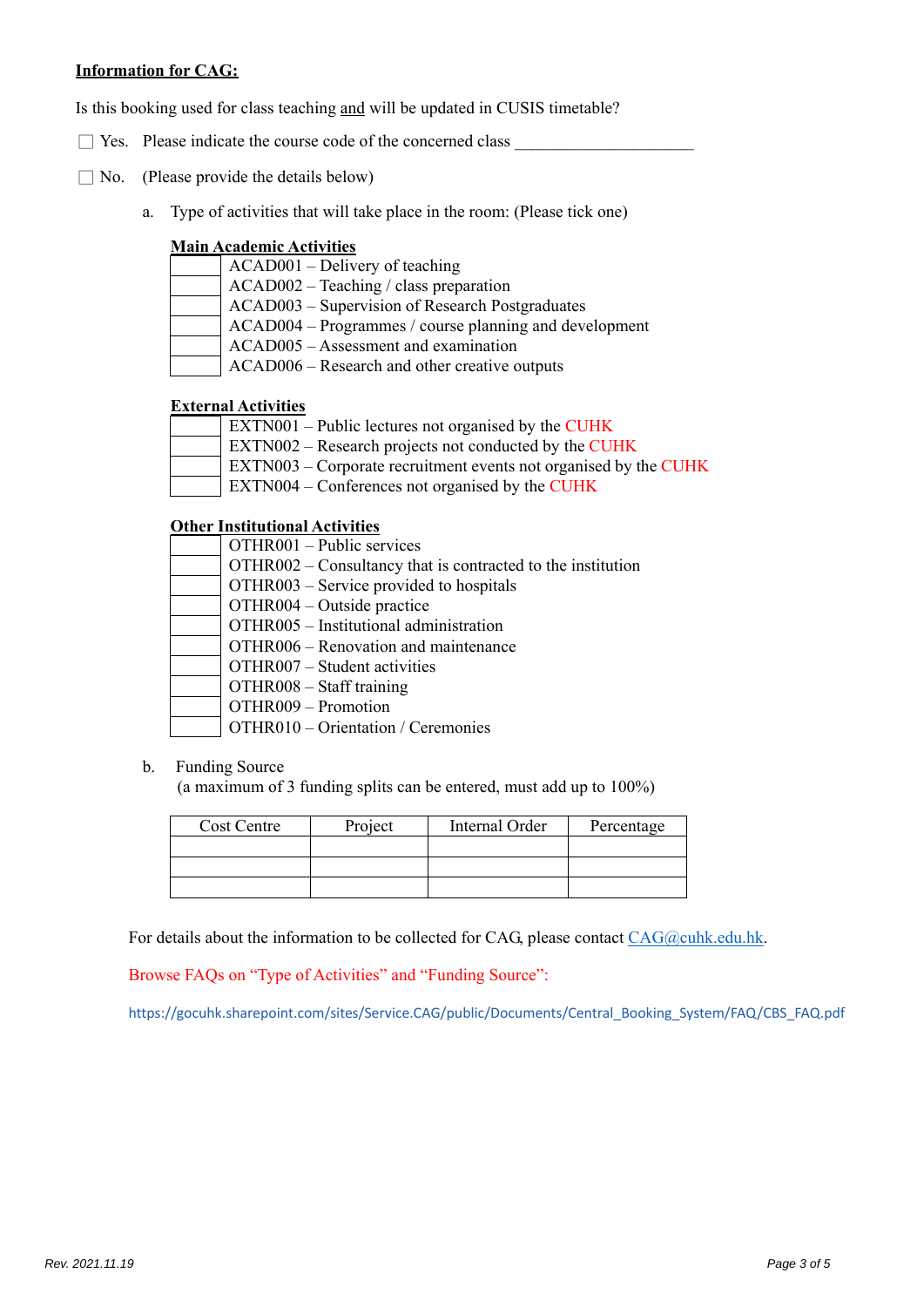# *Explanatory Notes on Type of Activities:*

## **Institutional Activities - Main Academic activities**

**Teaching** – *teaching or preparation of teaching of students on taught programmes*

Delivery of teaching:

- holding lectures, seminars and tutorials (including remedial classes);
- dissertation, project, workshop, laboratory, field work supervision;
- placement organisation and visit;
- student contact time on educational matters.

Teaching / class preparation:

preparing and updating teaching material for existing/new programmes.

Supervision of Research Postgraduates:

● coaching research post graduates students on research methodologies, research progress and thesis preparation and writing.

Programmes / course planning and development:

- conducting programme / course review and preparing new programme / course proposals;
- participating in curriculum and teaching methodologies review, planning and development;
- timetabling;
- preparing prospectuses.

Assessment and examination:

- continuous assessment of different forms of student work including dissertation, essays and projects;
- preparation and conduct (including invigilation) of written and oral examinations and the marking of examination papers;
- other forms of scholarly and / or administrative work related to teaching not covered by the above.

#### **Research and other creative outputs** – *creative work of research and experimental development undertaken on a systematic basis*

- conduct of research that are academic research oriented and the production of papers, reports, conference papers and scholarly books thereof;
- conduct of institutional contract research and consultancies;
- attending conferences, seminars and society meetings that are research project oriented;
- research-oriented academic collaboration with departments within or outside of each institution; supervision of research staff (including recruitment of research staff where applicable) and
- projects;
- editorship or serving on editorial boards of academic publications;
- preparatory work for research grants application;
- preparatory work for research assessment and review;
- work associated with technology transfer / invention, including patents application;
- other creative outputs not mentioned above such as performances, works of art, textbooks, case studies, scholarly translations, software, and multimedia works.

#### **Other Institutional Activities**

**Other Institutional Activities** – *activities that consume institution resources and / or time that are not teaching or research.*

This includes:

- public services services to the community that are of professional or general in nature;
- consultancy that is contracted to the institution, including time spent on drafting proposals and